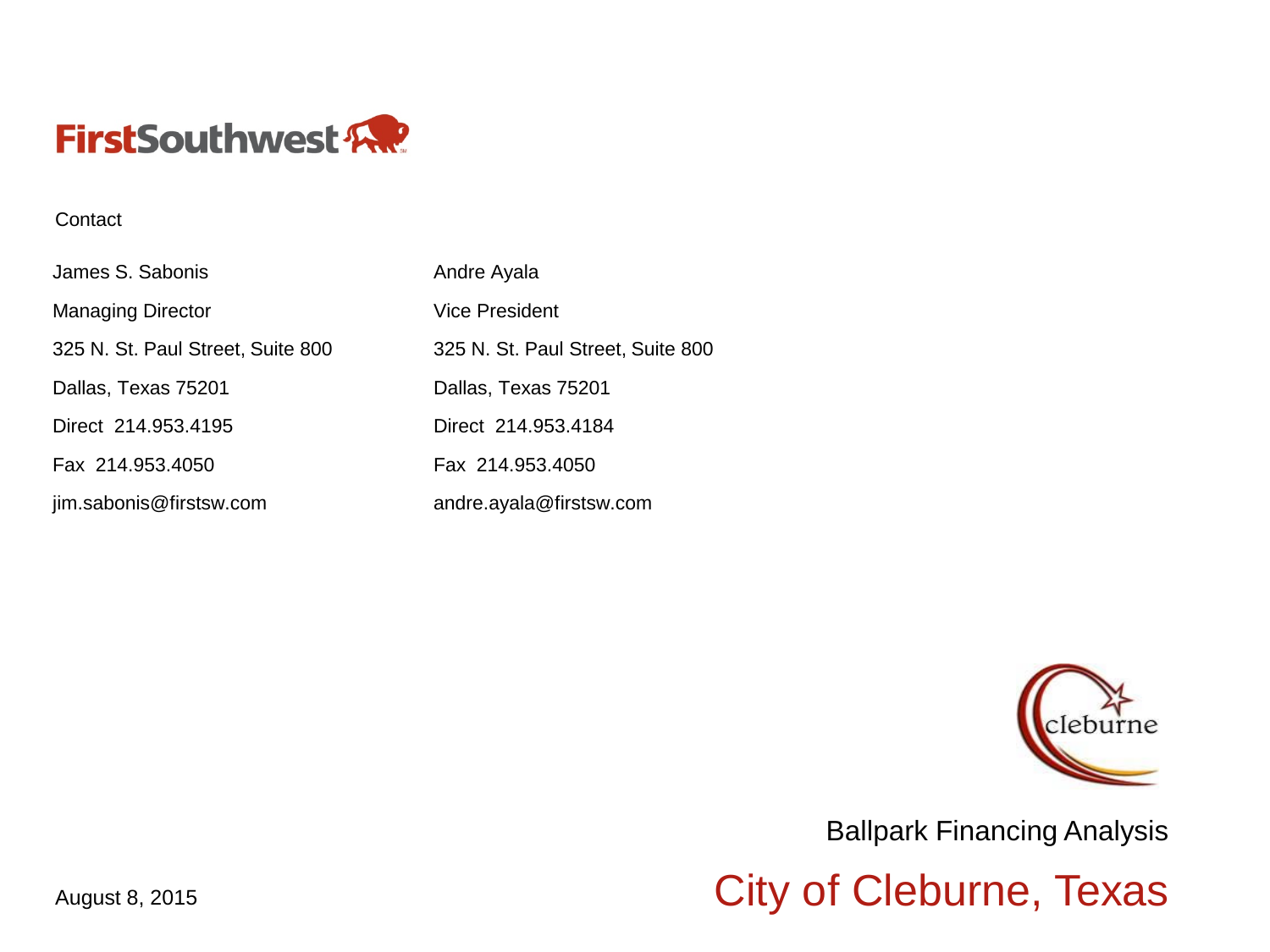# Executive Summary

### City of Cleburne, Texas

### **Strategic Goal**

- **Purchase land**
	- $\triangleright$  Site of minor league baseball stadium
	- $\triangleright$  Adjacent land for economic development
- **Construct offsite and onsite utilities, parking and amenities**
- **Construct a minor league baseball stadium**

## **Implementation Strategy**

- **Funding - Approve a ½ cent sales tax for a Type A Economic Development Corporation**
	- $\triangleright$  Type A Corporation will contract and transfer funds to the City pay for debt issued to fund the Project
	- $\triangleright$  Type A Corporation will be able to utilize excess funds for economic development

### **Debt Issuance – Approve a \$25 million General Obligation Bond Election**

 Utilize the City's high investment grade general obligation ratings (S&P "AA", Moody's "Aa3" and Fitch "AA-") to fund the project cost efficiently and effectively

### **Capture and Allocate Incremental Project Revenue**

**O** Implement an tax increment reinvestment zone over the project and secondary real estate to capture a portion of the ad valorem and sales tax to allocate for debt payment which will reduce or eliminated the Type A Corporation debt payment liability

## **Financial**

- **Issue \$25 million of taxable General Obligation Bonds**
	- $\geq$  20 year amortization
	- $\ge$  \$2.1 million = average annual debt service
	- **Contract between the City and Type A Corporation which allocated Type A sales tax revenues to debt repayment**
		- $\geq$  \$2.8 million estimated Type A annual sales tax based on current City sales tax collections
		- $\triangleright$  \$605 Estimated excess Type A sales tax available for other Type A economic development projects



1

**C ITY**

 **F C**

**LEBURNE**

m æ  $\subset$  $\overline{a}$ z

 $\overline{\phantom{a}}$ 

**EXAS**

 $\times$ ⋗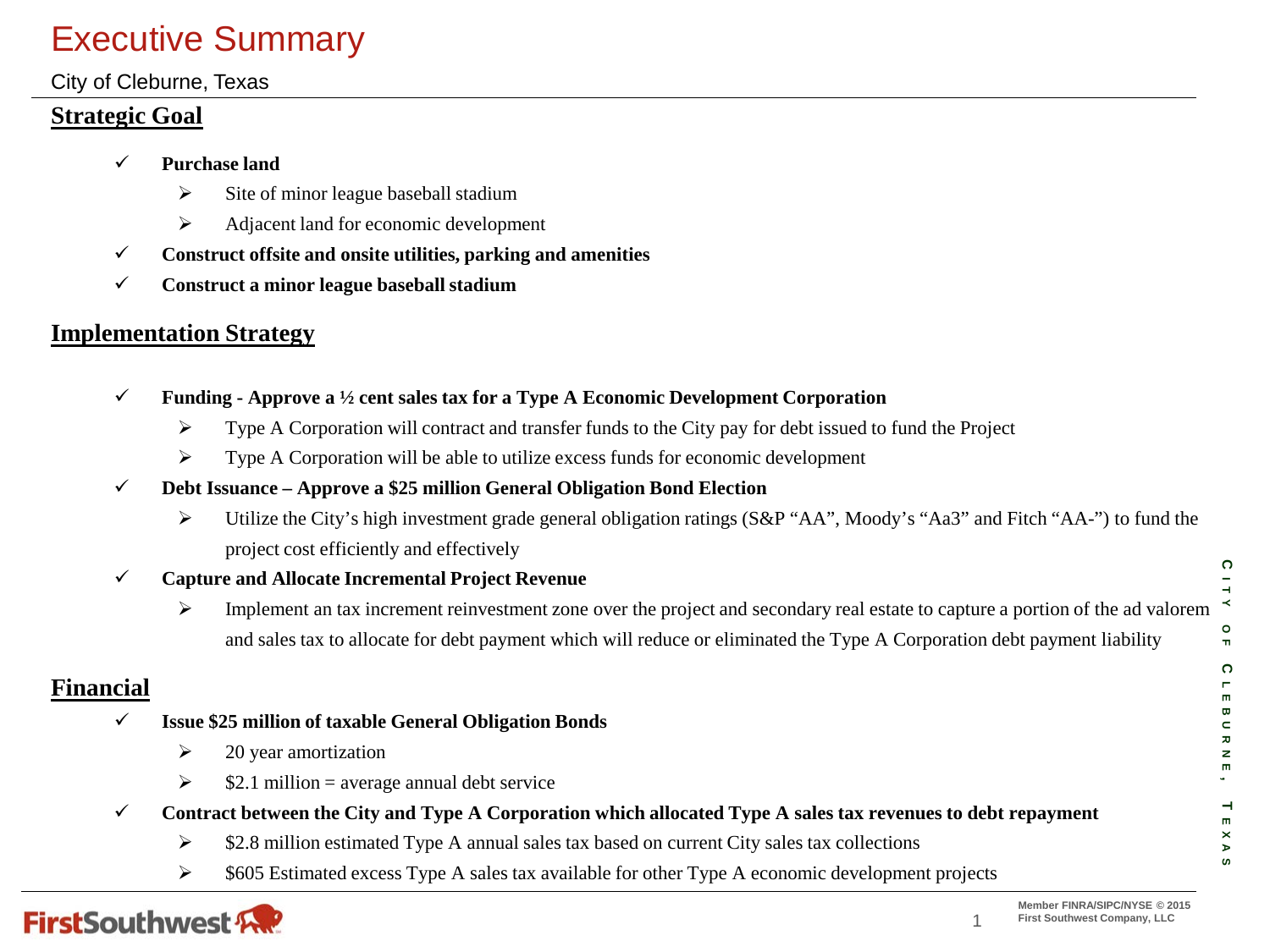# Ballpark Financing Summary (Part 1 of 2)

City of Cleburne, Texas

| <b>GO Bonds, Taxable Series 2016</b>  |                 |  |  |  |  |  |  |
|---------------------------------------|-----------------|--|--|--|--|--|--|
|                                       |                 |  |  |  |  |  |  |
| Par Amount of Bonds                   | \$24,915,000    |  |  |  |  |  |  |
| <b>Bond Premium</b>                   | \$1,232,718     |  |  |  |  |  |  |
| <b>Total Sources of Funds</b>         | \$26,147,718    |  |  |  |  |  |  |
| Uses of Funds:                        |                 |  |  |  |  |  |  |
| <b>Project Funds</b>                  | \$25,000,000    |  |  |  |  |  |  |
| <b>Financing Costs</b>                | \$1,147,718     |  |  |  |  |  |  |
| <b>Total Uses of Funds</b>            | \$26,147,718    |  |  |  |  |  |  |
|                                       |                 |  |  |  |  |  |  |
| <b>Assumed Ratings</b>                | Aa $3/A$ A      |  |  |  |  |  |  |
| <b>Assumed Interest Rate</b>          | 5.19% (Taxable) |  |  |  |  |  |  |
| Term                                  | 20 years        |  |  |  |  |  |  |
| <b>Average Annual D/S (2019-2036)</b> | \$2,174,458     |  |  |  |  |  |  |
| Interest only in FYs 2017 and 2018    |                 |  |  |  |  |  |  |
| <b>Property Tax Rate Equivalent</b>   | \$0.1151        |  |  |  |  |  |  |
| <b>Assumed Issuance Date</b>          | Jan. 12, 2016   |  |  |  |  |  |  |
| <b>Assumed Closing Date</b>           | Feb. 11, 2016   |  |  |  |  |  |  |



2

**C ITY**

**O F C**

**LEBURNE**

 $\blacksquare$  $\mathbf{m}$  $\mathbf{\overline{\omega}}$  $\subset$  $\bar{\mathbf{z}}$  $\mathbf{z}$  $\mathbf{m}$ 

 $\rightarrow$ 

 $\overline{\mathbf{m}}$  $\pmb{\times}$  $\blacktriangleright$  $\boldsymbol{\omega}$ 

**EXAS**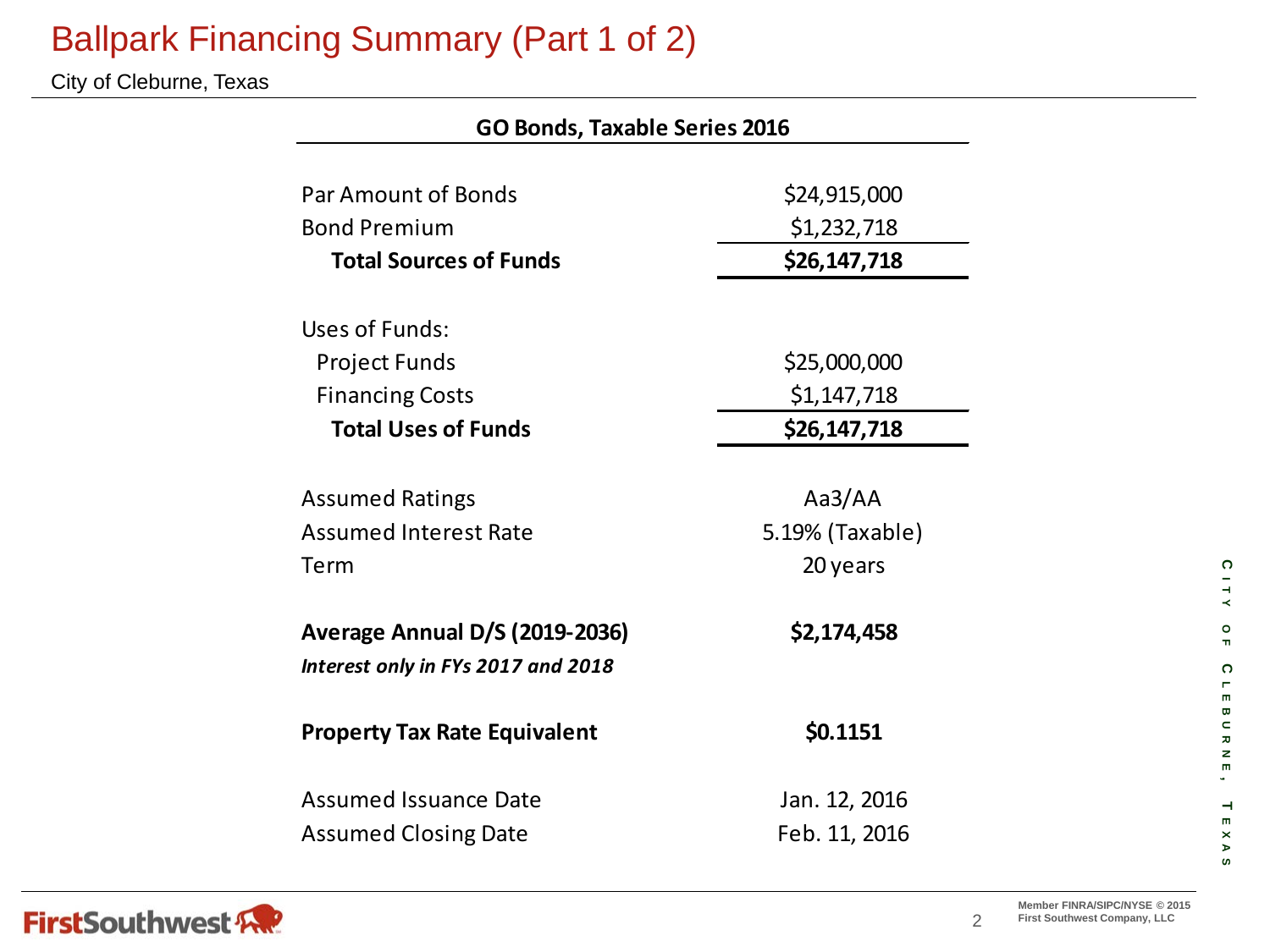# Ballpark Financing Summary (Part 2 of 2)

City of Cleburne, Texas

| <b>Repayment Revenue Stream</b><br>Collection assumed to begin April 2016 / first cash flow to Type A Corp. June 2016 | Type A Corp. 0.5% sales tax |  |  |  |  |  |
|-----------------------------------------------------------------------------------------------------------------------|-----------------------------|--|--|--|--|--|
| <b>Estimated Annual Type A Corp. Revenue</b>                                                                          | \$2,802,495                 |  |  |  |  |  |
| Debt Service Coverage Ratio                                                                                           | 1.29x                       |  |  |  |  |  |
| <b>Ballpark Operational Reserve</b><br>Assumed to be funded with excess Type A revenues between 2016 and 2017         | \$2,000,000                 |  |  |  |  |  |
| Debt Service Reserve Fund<br>Assumed to be funded with excess Type A revenues between 2017 and 2018                   | \$1,088,588                 |  |  |  |  |  |
| Excess Type A Corporation Cash Flow<br>After Payment of Debt Service on GO Bonds, Taxable Series 2016                 | \$605,813                   |  |  |  |  |  |

**C**

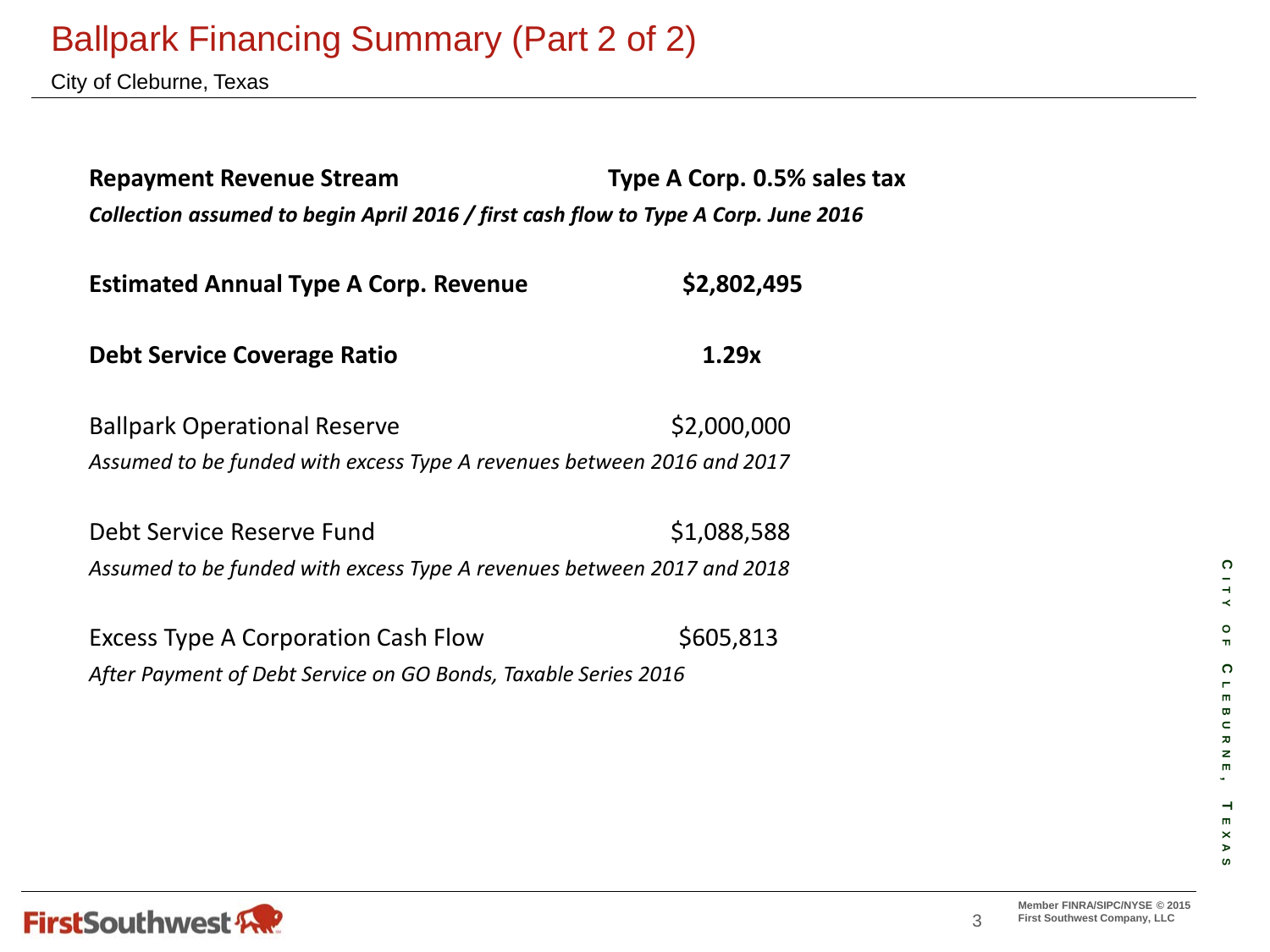## Historical Sales Tax Collections

City of Cleburne, Texas

|                           |                     |                |                                                 |                                              | As reported by the Texas Comptroller of Public Accounts |                |                                 |                 |                |                |
|---------------------------|---------------------|----------------|-------------------------------------------------|----------------------------------------------|---------------------------------------------------------|----------------|---------------------------------|-----------------|----------------|----------------|
|                           | FY 2015             | FY 2014        | FY 2013                                         | FY 2012                                      | FY 2011                                                 | FY 2010        | FY 2009                         | FY 2008         | FY 2007        | FY 2006        |
| October                   | \$<br>657,513.67 \$ | 589,425.08 \$  | 610,232.65 \$                                   | 744,694.72 \$                                | 687,785.14 \$                                           | 595,735.26     | 895,046.61 \$<br>\$             | 690,391.77 \$   | 518,230.05 \$  | 407,974.12     |
| November                  | 763,280.31          | 629,931.41     | 662,285.40                                      | 794,027.46                                   | 787,471.12                                              | 705,822.37     | 1,008,381.85                    | 904,710.80      | 689,761.63     | 586,295.29     |
| December                  | 705,619.35          | 543,523.70     | 547,932.38                                      | 748,500.23                                   | 732,017.57                                              | 534,142.36     | 1,007,633.73                    | 778,613.14      | 519,873.38     | 410,227.29     |
| January                   | 623,045.02          | 789,007.54     | 551,275.98                                      | 681,225.20                                   | 641,258.99                                              | 540,616.96     | 858,926.86                      | 691,391.39      | 548,053.49     | 438,407.19     |
| February                  | 815,511.76          | 708,306.79     | 762,462.33                                      | 857,716.08                                   | 895,697.46                                              | 800,417.02     | 1,130,370.76                    | 909,485.96      | 731,681.14     | 671,066.97     |
| March                     | 666,810.77          | 678,646.00     | 500,166.95                                      | 701,134.27                                   | 620,307.74                                              | 547,417.22     | 724,622.58                      | 751,161.66      | 552,216.69     | 408,762.63     |
| April                     | 587,540.91          | 574,374.93     | 828,945.78                                      | 650,819.09                                   | 603,345.04                                              | 583,113.33     | 689,901.75                      | 766,316.12      | 604,331.84     | 423,268.06     |
| May                       | 808,079.57          | 698,790.24     | 660,593.87                                      | 784,927.92                                   | 875,622.00                                              | 877,466.67     | 784,043.06                      | 946,165.66      | 807,886.30     | 659,627.56     |
| June                      | 662,794.03          | 614,735.84     | 576,251.31                                      | 642,869.04                                   | 638,451.11                                              | 696,004.81     | 629,016.67                      | 849,463.71      | 648,222.63     | 505,286.43     |
| July                      | 600,157.91          | 649,656.77     | 547,244.48                                      | 654,242.63                                   | 665,399.06                                              | 655,136.73     | 605,493.22                      | 855,660.12      | 728,453.37     | 520,719.77     |
| August                    |                     | 858,365.90     | 683,553.72                                      | 619,535.12                                   | 812,690.79                                              | 809,488.57     | 705,158.25                      | 1,034,138.59    | 911,868.03     | 635, 247.74    |
| September                 |                     | 658,766.94     | 601,798.17                                      | 594,154.63                                   | 726,612.14                                              | 714,560.15     | 624,303.88                      | 932,026.14      | 748,492.81     | 516,168.62     |
|                           | \$6,890,353.30      | \$7,993,531.14 | \$7,532,743.02                                  | \$8,473,846.39                               | \$8,686,658.16                                          | \$8,059,921.45 | \$9,662,899.22                  | \$10,109,525.06 | \$8,009,071.36 | \$6,183,051.67 |
|                           |                     | 6.12%          | $-11.11%$                                       | $-2.45%$                                     | 7.78%                                                   | $-16.59%$      | $-4.42%$                        | 26.23%          | 29.53%         | 20.82%         |
|                           |                     |                |                                                 |                                              |                                                         |                |                                 |                 |                |                |
| Regular Sales Tax         | \$4,593,568.87      |                | $$5,329,020.76$ $$5,021,828.68$ $$5,649,230.93$ |                                              | \$5,791,105.44                                          | \$5,373,280.97 | \$6,441,932.81                  | \$6,739,683.37  | \$5,339,380.91 | \$4,122,034.45 |
| 4B Corp. Sales Tax        |                     |                | $$2,296,784.43$ $$2,664,510.38$ $$2,510,914.34$ | \$2,824,615.46 \$2,895,552.72 \$2,686,640.48 |                                                         |                | $$3,220,966.41 \t$3,369,841.69$ |                 | \$2,669,690.45 | \$2,061,017.22 |
|                           |                     |                |                                                 |                                              |                                                         |                |                                 |                 |                |                |
| Last 12-months Total      | \$8,407,486.14      | 8.32%          |                                                 |                                              |                                                         |                |                                 |                 |                |                |
| <b>Reqular Sales Tax</b>  | \$5,604,990.76      |                |                                                 |                                              |                                                         |                |                                 |                 |                |                |
| <b>4B Corp. Sales Tax</b> | \$2,802,495.38      |                |                                                 |                                              |                                                         |                |                                 |                 |                |                |
|                           |                     |                |                                                 |                                              |                                                         |                |                                 |                 |                |                |
| <b>5YR Average</b>        | \$3,220,236.15      |                |                                                 |                                              |                                                         |                |                                 |                 |                |                |
| <b>Regular Sales Tax</b>  | \$5,480,157.43      |                |                                                 |                                              |                                                         |                |                                 |                 |                |                |
| <b>4B Corp. Sales Tax</b> | \$2,740,078.72      |                |                                                 |                                              |                                                         |                |                                 |                 |                |                |
|                           |                     |                |                                                 |                                              |                                                         |                |                                 |                 |                |                |
| <b>10YR Average</b>       | \$3,259,094.00      |                |                                                 |                                              |                                                         |                |                                 |                 |                |                |
| <b>Regular Sales Tax</b>  | \$5,506,062.67      |                |                                                 |                                              |                                                         |                |                                 |                 |                |                |
| <b>4B Corp. Sales Tax</b> | \$2,753,031.33      |                |                                                 |                                              |                                                         |                |                                 |                 |                |                |
|                           |                     |                |                                                 |                                              |                                                         |                |                                 |                 |                |                |

 $\boldsymbol{\omega}$ 

**C ITY**

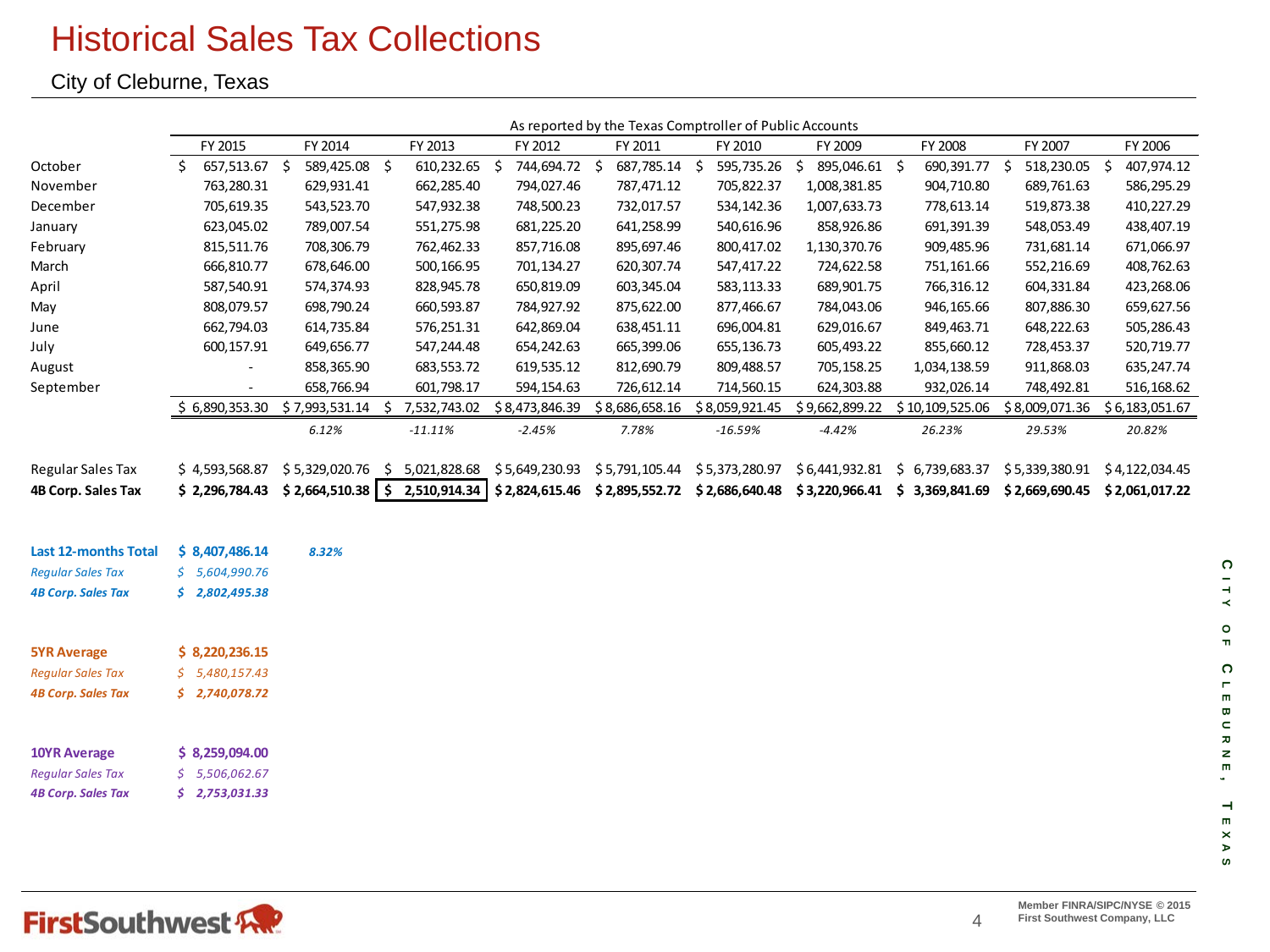# Series 2016 – Ballpark Financing Cash Flow

#### City of Cleburne, Texas

| А      | В                      | c                      | D         | Е                                  | F.           | G             | н            |                          |                          | К                |                           |  |
|--------|------------------------|------------------------|-----------|------------------------------------|--------------|---------------|--------------|--------------------------|--------------------------|------------------|---------------------------|--|
|        | Last                   | Projected              |           | \$24,915,000                       |              |               |              |                          |                          | <b>NET</b>       | Bonds'                    |  |
| Fiscal | 12-months'             | 4A Corp.               |           | <b>General Obligation Bonds,</b>   |              |               |              |                          |                          | <b>Excess</b>    | Debt Service              |  |
| Year   | 4B Corp. 0.5%          | 0.50%                  |           | Taxable Series 2015 <sup>(3)</sup> |              |               | Debt Service | <b>Funding of</b>        | <b>Funding of</b>        | <b>Cash Flow</b> | as I&S Tax                |  |
| Ending | Sales Tax              | <b>Sales Tax</b>       |           | All-in Interest Cost = 5.19%       |              | <b>Excess</b> | Coverage     | <b>Operational</b>       | <b>Debt Service</b>      | for Other        | Rate                      |  |
| 30-Sep | Revenue <sup>(1)</sup> | Revenue <sup>(2)</sup> | Principal | Interest                           | Total D/S    | Cash Flow     | Ratio        | $Reserve^{(4)}$          | Reserve <sup>(5)</sup>   | <b>Purposes</b>  | Equivalent <sup>(6)</sup> |  |
| 2015   | Ś.<br>2,802,495        | Ŝ.                     | \$        | \$                                 | \$           | \$            | n/a          | \$                       | \$                       | \$               | \$                        |  |
| 2016   | 2,802,495              | 934,165                |           |                                    |              | 934,165       | n/a          | 934,165                  |                          |                  |                           |  |
| 2017   | 2,802,495              | 2,802,495              |           | 1,952,620                          | 1,952,620    | 849,875       | 1.44x        | 849,875                  |                          |                  | 0.1033                    |  |
| 2018   | 2,802,495              | 2,802,495              |           | 1,292,175                          | 1,292,175    | 1,510,320     | 2.17x        | 215,959                  | 1,088,588                | 205,773          | 0.0683                    |  |
| 2019   | 2,802,495              | 2,802,495              | 885,000   | 1,292,175                          | 2,177,175    | 625,320       | 1.29x        | $\overline{\phantom{a}}$ |                          | 625,320          | 0.1151                    |  |
| 2020   | 2,802,495              | 2,802,495              | 925,000   | 1,247,925                          | 2,172,925    | 629,570       | 1.29x        |                          |                          | 629,570          | 0.1149                    |  |
| 2021   | 2,802,495              | 2,802,495              | 975,000   | 1,201,675                          | 2,176,675    | 625,820       | 1.29x        |                          |                          | 625,820          | 0.1151                    |  |
| 2022   | 2,802,495              | 2,802,495              | 1,020,000 | 1,152,925                          | 2,172,925    | 629,570       | 1.29x        |                          |                          | 629,570          | 0.1149                    |  |
| 2023   | 2,802,495              | 2,802,495              | 1,075,000 | 1,101,925                          | 2,176,925    | 625,570       | 1.29x        |                          | $\overline{a}$           | 625,570          | 0.1151                    |  |
| 2024   | 2,802,495              | 2,802,495              | 1,125,000 | 1,048,175                          | 2,173,175    | 629,320       | 1.29x        |                          | ۰                        | 629,320          | 0.1149                    |  |
| 2025   | 2,802,495              | 2,802,495              | 1,180,000 | 991,925                            | 2,171,925    | 630,570       | 1.29x        | $\overline{a}$           | $\blacksquare$           | 630,570          | 0.1149                    |  |
| 2026   | 2,802,495              | 2,802,495              | 1,240,000 | 932,925                            | 2,172,925    | 629,570       | 1.29x        |                          |                          | 629,570          | 0.1149                    |  |
| 2027   | 2,802,495              | 2,802,495              | 1,305,000 | 870,925                            | 2,175,925    | 626,570       | 1.29x        |                          |                          | 626,570          | 0.1151                    |  |
| 2028   | 2,802,495              | 2,802,495              | 1,370,000 | 805,675                            | 2,175,675    | 626,820       | 1.29x        |                          |                          | 626,820          | 0.1151                    |  |
| 2029   | 2,802,495              | 2,802,495              | 1,435,000 | 737,175                            | 2,172,175    | 630,320       | 1.29x        |                          | $\blacksquare$           | 630,320          | 0.1149                    |  |
| 2030   | 2,802,495              | 2,802,495              | 1,510,000 | 665,425                            | 2,175,425    | 627,070       | 1.29x        |                          | ۰                        | 627,070          | 0.1151                    |  |
| 2031   | 2,802,495              | 2,802,495              | 1,585,000 | 589,925                            | 2,174,925    | 627,570       | 1.29x        |                          |                          | 627,570          | 0.1150                    |  |
| 2032   | 2,802,495              | 2,802,495              | 1,665,000 | 510,675                            | 2,175,675    | 626,820       | 1.29x        |                          |                          | 626,820          | 0.1151                    |  |
| 2033   | 2,802,495              | 2,802,495              | 1,755,000 | 419,100                            | 2,174,100    | 628,395       | 1.29x        |                          |                          | 628,395          | 0.1150                    |  |
| 2034   | 2,802,495              | 2,802,495              | 1,850,000 | 322,575                            | 2,172,575    | 629,920       | 1.29x        |                          | $\overline{\phantom{a}}$ | 629,920          | 0.1149                    |  |
| 2035   | 2,802,495              | 2,802,495              | 1,955,000 | 220,825                            | 2,175,825    | 626,670       | 1.29x        | $\overline{a}$           | $\overline{a}$           | 626,670          | 0.1151                    |  |
| 2036   | 2,802,495              | 2,802,495              | 2,060,000 | 113,300                            | 2,173,300    | 629,195       | 1.29x        |                          |                          | 629,195          | 0.1149                    |  |
|        |                        |                        |           | \$24,915,000 \$17,470,045          | \$42,385,045 |               |              | \$2,000,000              | \$1,088,588              |                  |                           |  |
|        |                        |                        |           |                                    |              |               |              |                          |                          |                  |                           |  |

(1) As reported by the Texas Comptroller of Public Accounts. FY 2013 was the 5yr LOW POINT at \$2,510,914 total revenue. Coverage at LOW POINT is 1.15x with surplus cash flow of \$336,000.

(2) Assumes the Type A Corporation 0.5% sales tax is approved at a November 2015 election and first collected in April 2016. FY 2016 assumes cash flows from June through September.

(3) Assumes issuance of Bonds on January 12, 2016 and delivery of funds on February 11, 2016. Taxable bonds at current rates plus 0.50%; preliminary, subject to change.

(4) For discussion purposes only.

(5) Represents 50% of maximum annual debt service.

(6) Calculated at the Tax Year 2015 preliminary value of \$1,890,846,816.



5

**C**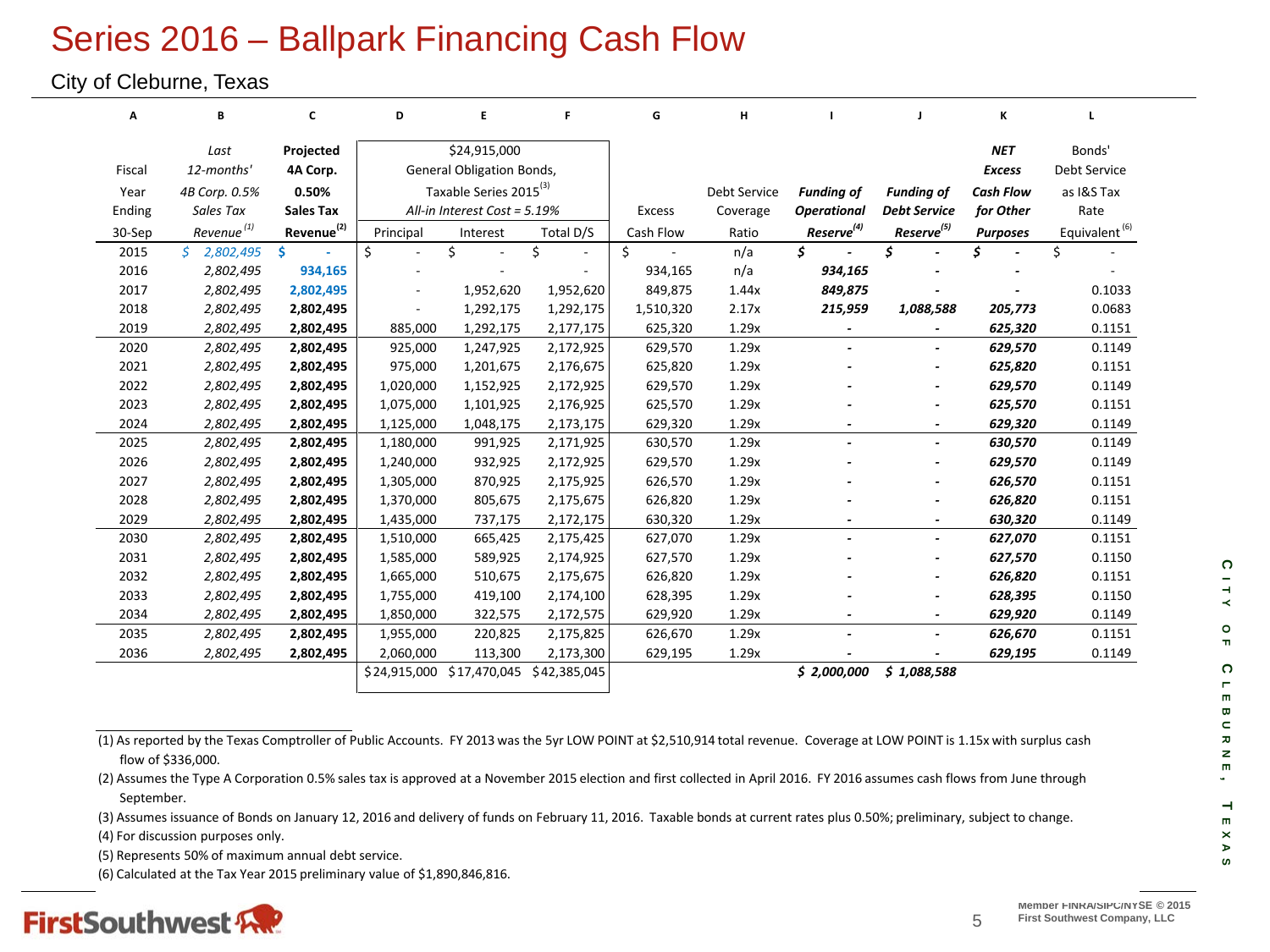# Ballpark Financing Schedule of Events

City of Cleburne, Texas

## **August 8, 2015**

Presentation of Ballpark Financing Plan to City Council at workshop

## **August 11, 2015**

- $\Box$  City Council considers and approves ordinance calling for a Type A Corporation Election (0.5% sales tax)
- City Council considers and approves ordinance calling for a \$25,000,000 General Obligation Bond Election to finance the Ballpark

### *August-September 2015*

Five weekly consecutive publications of the Notice of Public Hearing re: Type A Corporation election beginning on 8/18/2015

# **September 22, 2015** City Council Public Hearing on Type A Corporation Election (0.5% sales tax)  $\Box$  City Council accepts application requesting creation of Type A Corporation  $\Box$  City Council approved resolution authorizing creation of Type A Corporation City Council approves Certificate of Formation of Type A Corporation (including Board of Directors)

### **October 13, 2015**

City Council approves 380 Economic Development Program for Ballpark Area



6

**C ITY OF C**

**LEBURNE**

 $\pmb{\varpi}$  $\subset$ ᅎ  $\mathbf{z}$  $\mathbf{m}$ 

 $\overline{\phantom{a}}$ 

 $\blacksquare$  $\times$ ⋗

**EXAS**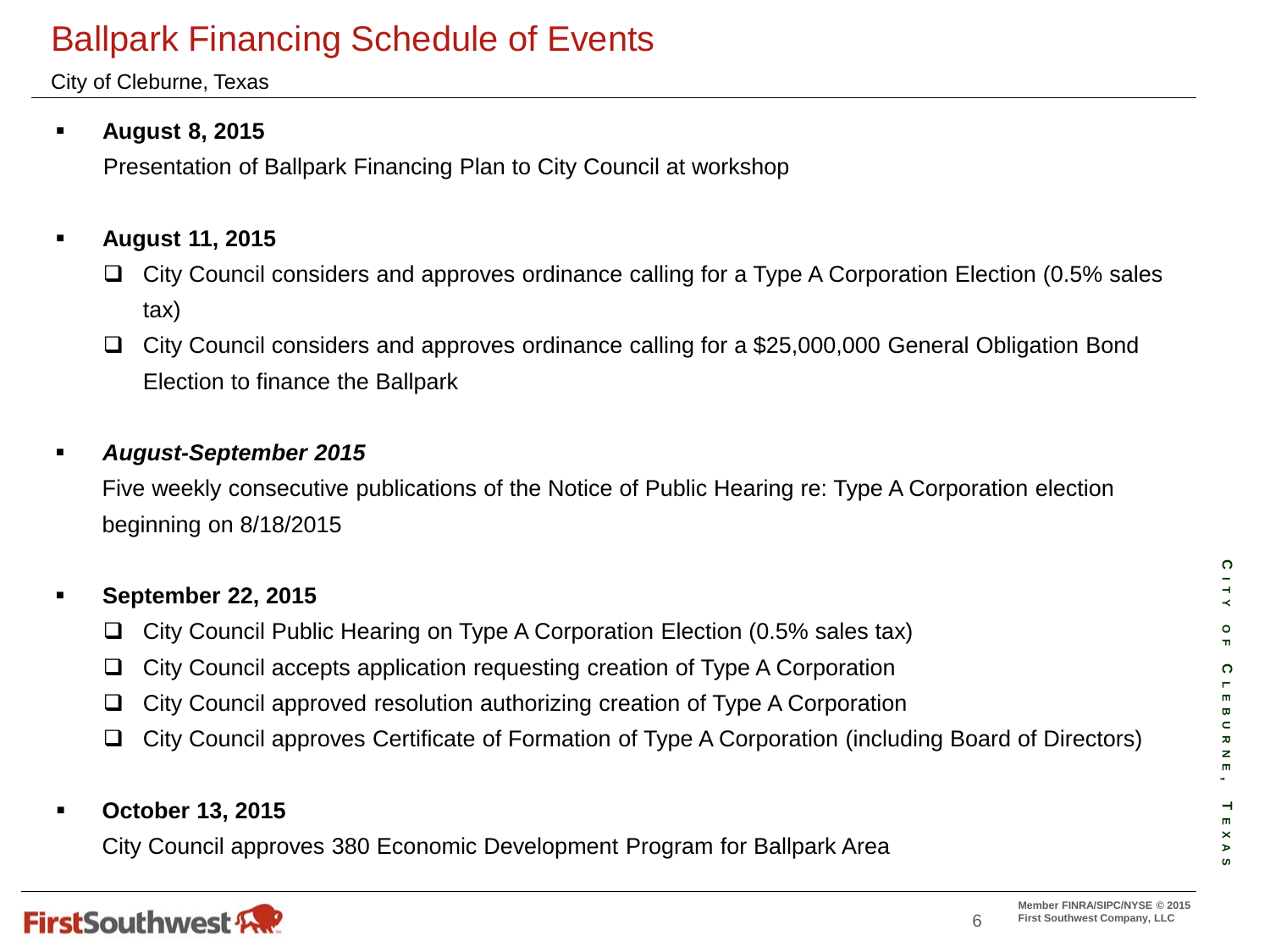# Ballpark Financing Schedule of Events

City of Cleburne, Texas

### **November 3, 2015**

Type A Corporation and GO Bond elections

### **November 10, 2015**

Election canvass – final results presented at Council meeting

### *November 2015*

*Type A Corporation Board organizational meeting (timing as per direction from legal counsel)*

*Presentation of Ballpark Plan of Finance to Type A Board*

### *December 8, 2015*

 *Type A Corporation Board reviews and approves Financing Agreement for Ballpark Project at not to exceed amount and other parameters*

- *City Council reviews and approves Financing Agreement with Type A Corporation*
- *City Council directs staff to implement the GO Bonds financing*

**C**